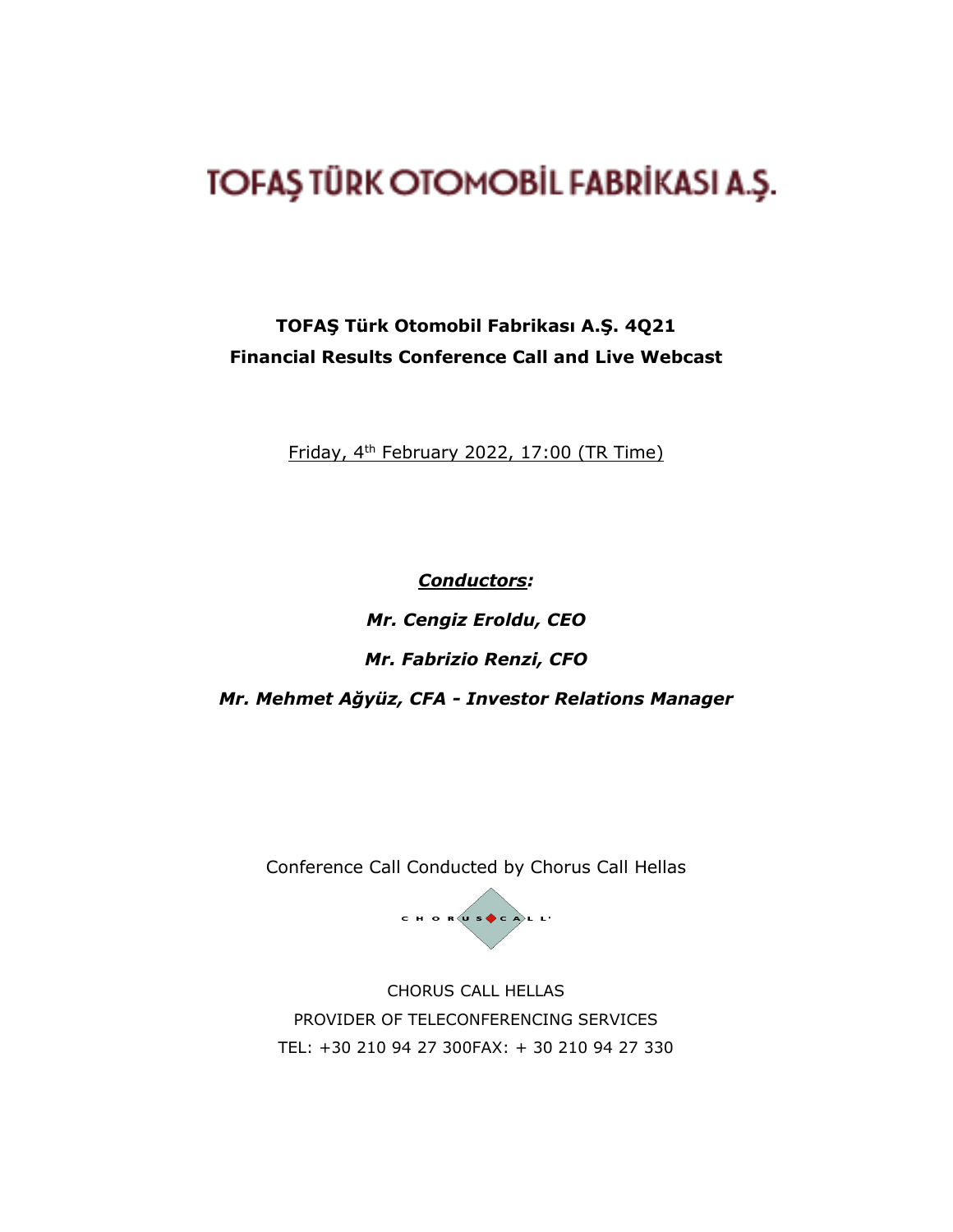## **Q&A SESSION**

- OPERATOR: The first question is from the line of Lanka Sashank with Bank of America, Merrill Lynch. Please go ahead.
- LANKA S: Yes, thank you very much for the presentation, and the opportunity to ask questions. I have three questions if I may. The first question is, are you updating your PBT margin guidance given what we saw this year, I think the previous guidance you gave us was around 8% if I am not wrong.

The second question is on your volume's expectations for both the domestic and the export shipments. You are expecting a pick-up in both of them year-on-year, so what is the downside risk to this and what is your assumption that you are having on the return of the semiconductor chips and the shortage being solved. That's the second question?

And the third question is, I think Stellantis has their strategy update in March, so should we expect an update from your side as well at that time? Thank you.

RENZI F: Good afternoon, Fabrizio Renzi speaking. Thank you for your questions. Let me start from the PBT. As you have seen from the presentation, we achieved an outstanding level, 11.8% well above our previous guidance of 8%. Of course, this… and believe our result is the combination of different factors, some of them are, we can consider permanent, so we will carry on this. Some of them, it's temporary.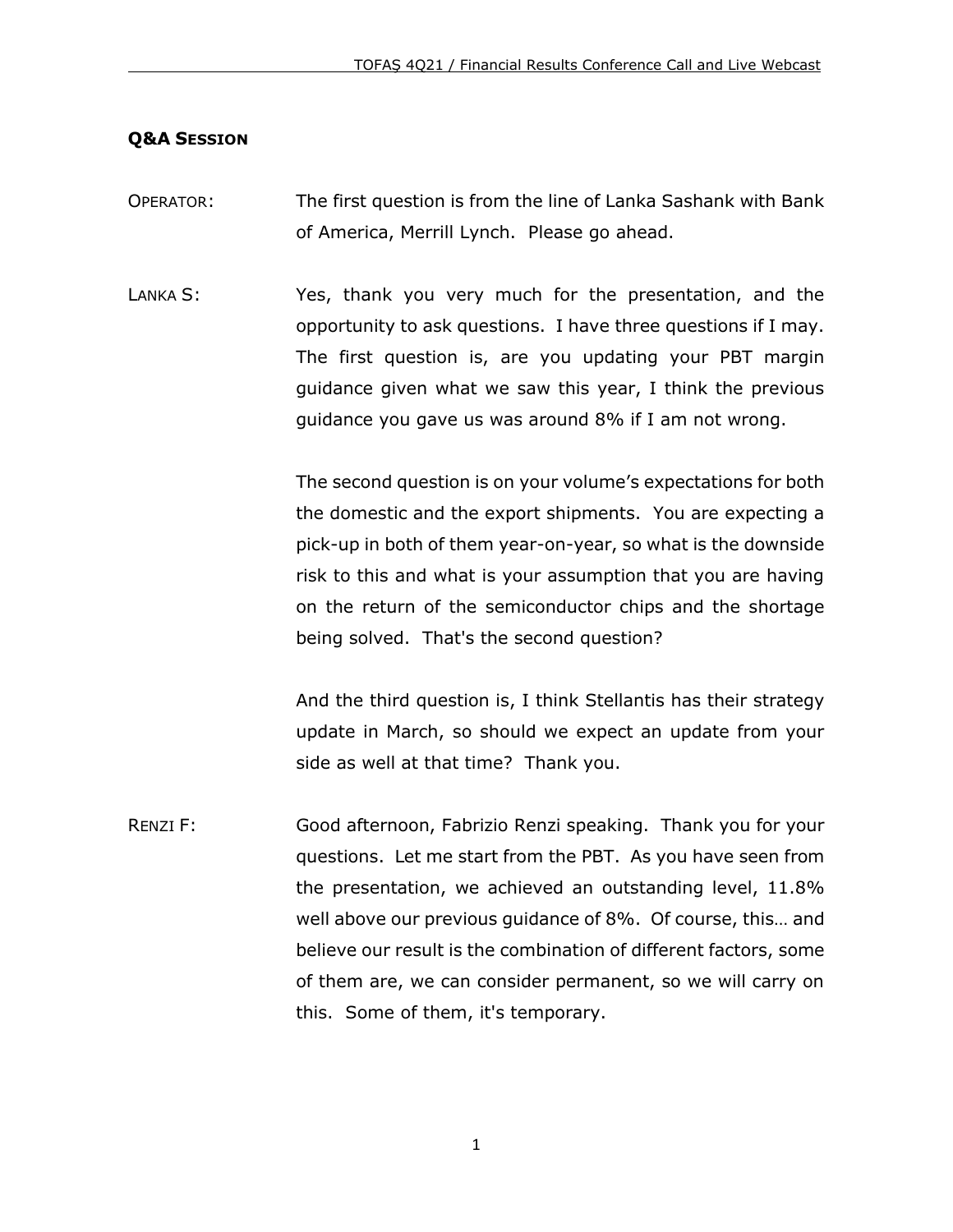So, for sure we can consider that now the level of profitability of the local market is much better than the previous years, so we can consider this part as permanent. We can expect similar… or we are targeting similar performance in the future.

Second factor is the take or pay. Take or pay is there, so in case of drop of the volumes, we will have this protection. We had this protection in 2021, in 2020 so no doubt about the protection of the export volumes. And we had also another factor in December… and November and December that is the strong devaluation of the Turkish lira that support this result. So, this is the reason why in the full year but also in the last quarter we achieved these very good results.

In terms of future expectation, yes, you're right; we are revising our sustainable level of PBT. From now on our target will be 2-digit target, so this is what we are planning for the next year in terms of PBT guidance. This was the first question.

About the volumes 2022, in this moment, in the guidance that we released, we prefer as usual to have a very, very conservative approach, both in local market, in export. In the local market we have two main risks that are in our guidance, in our expectation of the industry for 2022.

First of all, the macroeconomics evolution, so the inflation, the trend of the currency, but on top of that the increase of the cost due to the commodity is something that could affect the market. We have seen the markets in January losing around more than 10%, so this is the reason why we are very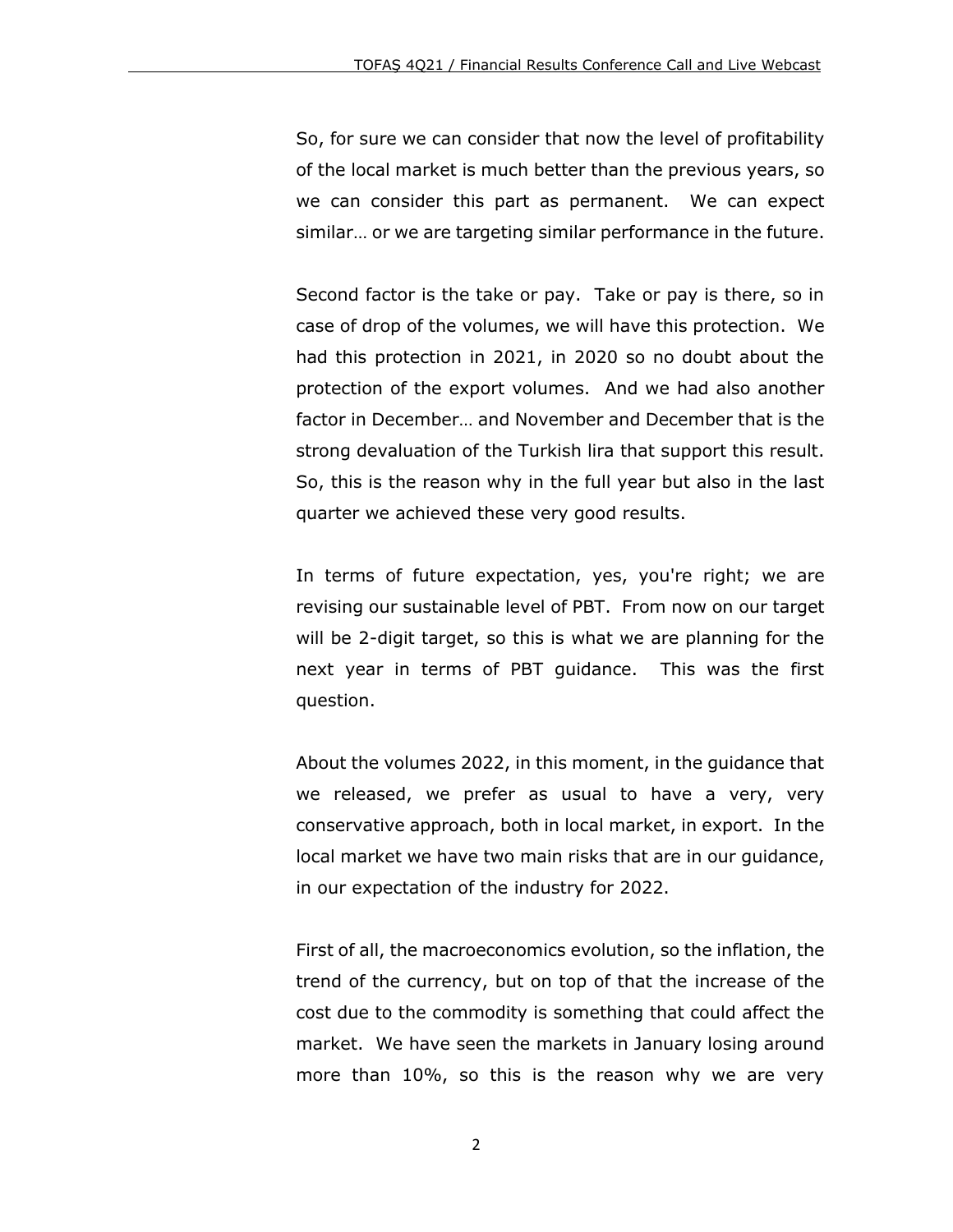conservative, and this is our concern from the point of view of the demand… commercial demand and customer. Remain also some concern in terms of production capability, so the micro chips electronics crisis is not finished yet.

In the first quarter we are experiencing more or less the same problem we had in the second half 2021. So as a combination of some potential risk in the demands, and some potential risk in the production capability at the shortage of the electronics component, for the moment this 700,000 to 750,000 cars for 2022 is our guidance that, to summarize imply some risk in terms of demand and production capability.

Last question was related to Stellantis. As you maybe know 1<sup>st</sup> of March will be presented the strategy for the coming years from Stellantis in the Capital Market Day. Of course, we are already working with Stellantis in some projects and some in a multiple scenarios.

So, for the moment what I can say is that we are in line, we are cooperating with Stellantis for the electrification strategy and also for the software strategy. I can make sure that with our R&D center, for example, we are working already in this strategy to reinforce the skill of the company for the future development of the software skills in the company.

So, for the moment, this is… that's all. We don't have any news in this moment that we can officialize in term of future product plan, but we are working on multiple scenarios, if this is the question, and this is what we can share with you today.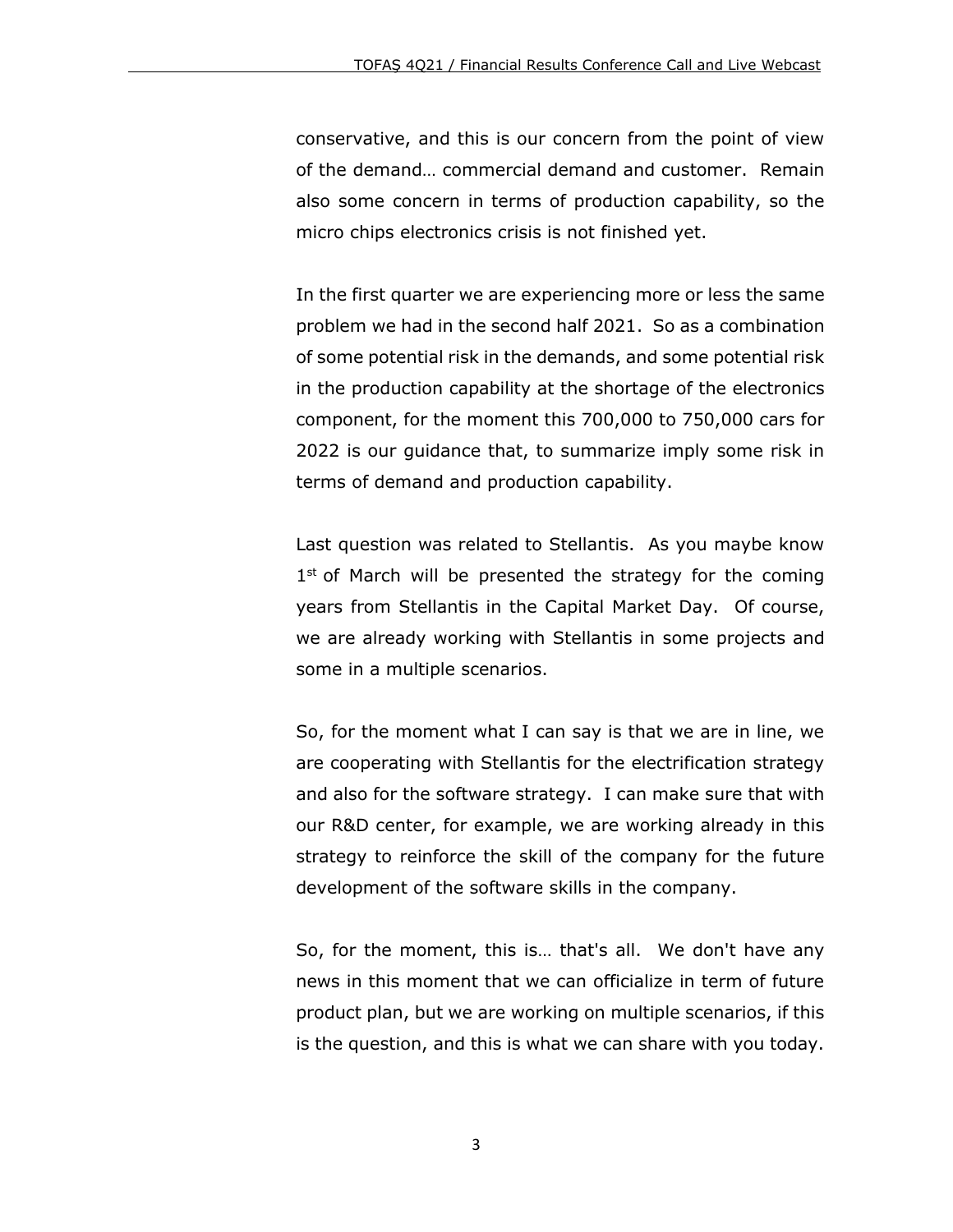- LANKA S: Thank you for that. If I can just follow up on the PBT margin guidance, you mentioned double-digit, I think you did 11.1% in 2021. So, I guess, given you are expecting volumes to be higher and also the fact that there could be some inflationary and depreciation of the currency impact, should we assume that it should be ideally higher than this 11% and maybe close to mid teens in terms of percentage or it's…or is that a very bullish assumption?
- RENZI F: Chay, I repeat what I mentioned before. So, we need to differentiate permanent effect and what I mentioned temporary effects. In this moment I cannot guess if the temporary effects will be present again in the future. So, for the moment I confirm what I said before. So, the target is double digits, then it depends on which will be the environmental condition, the macroeconomic condition, the export and so on.
- LANKA S: Thank you for that.
- OPERATOR: The next question is from the line of Demirtas Cemal with ATA Invest. Please go ahead.
- DEMIRTAS C: Thank you for the presentation. Hold on. Thank you for the presentation. My first question is about the margin side. While you look at the fourth quarter and when we all look at the details of the FX sides, you know, the gains s on the cash flow hedges below the net income line in the total comprehensive income side, I see around 500 million Turkish lira FX losses from hedges. Could we assume that went through the balance sheet and that just had a positive impact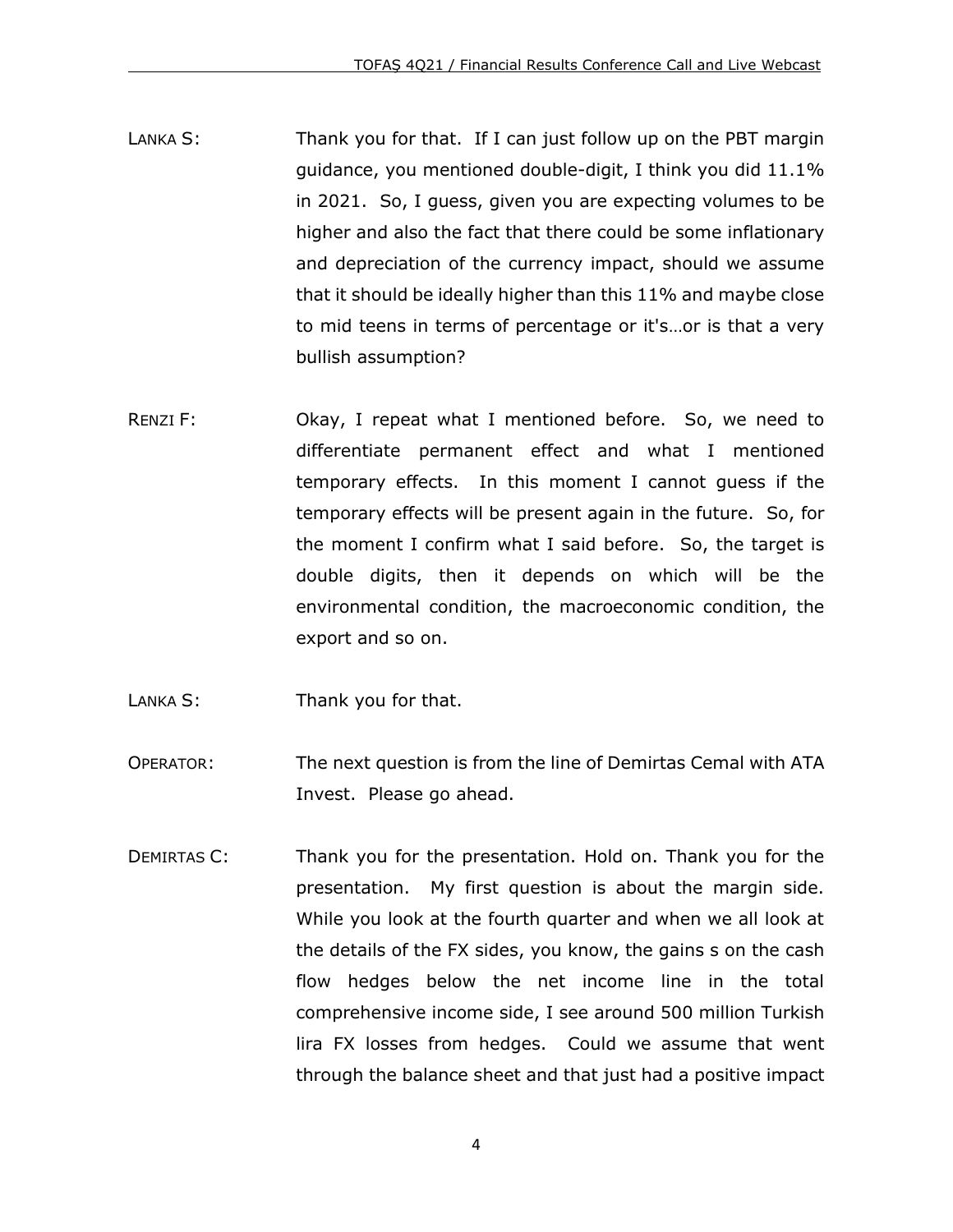on your EBITDA figure? So, could we make adjustments to just differentiate the FX side from your EBITDA figure through making such an adjustment to understand the FX impact of that margin expansion? That's my first question.

So directly I'm trying to understand what's your…what was the effect of the currency… steep currency movement on your EBITDA margin? That's my first question.

And the other question is about the domestic market side. The picture was mixed last year, and partially this was related to chip and partially it was maybe related to demand. But as far as I see, demand was stronger. How do you see the outlook at least for the first half of the year, you know, your full year perspective? But how do you see the first half of the year with the current prices, and you know, the conditions. Thank you.

EROLDU C: Hi, this is Cengiz. Thank you for the questions, Cemal. So, the second… I would like to start from the second one. So, for the domestic market. Actually, we are waiting that there is very strong demand in the market overall, but what you see there is attention for our affordable product range. For this reason, we also expect… we also strongly believe if we can handle the semiconductor shortage issues. We can also outperform in the first quarter.

> Your first question regarding the hedge accounting application. So… is in a simple way hedge accounting is a correction of the depreciation, because we are carrying our fixed assets in the Turkish lira terms since long years and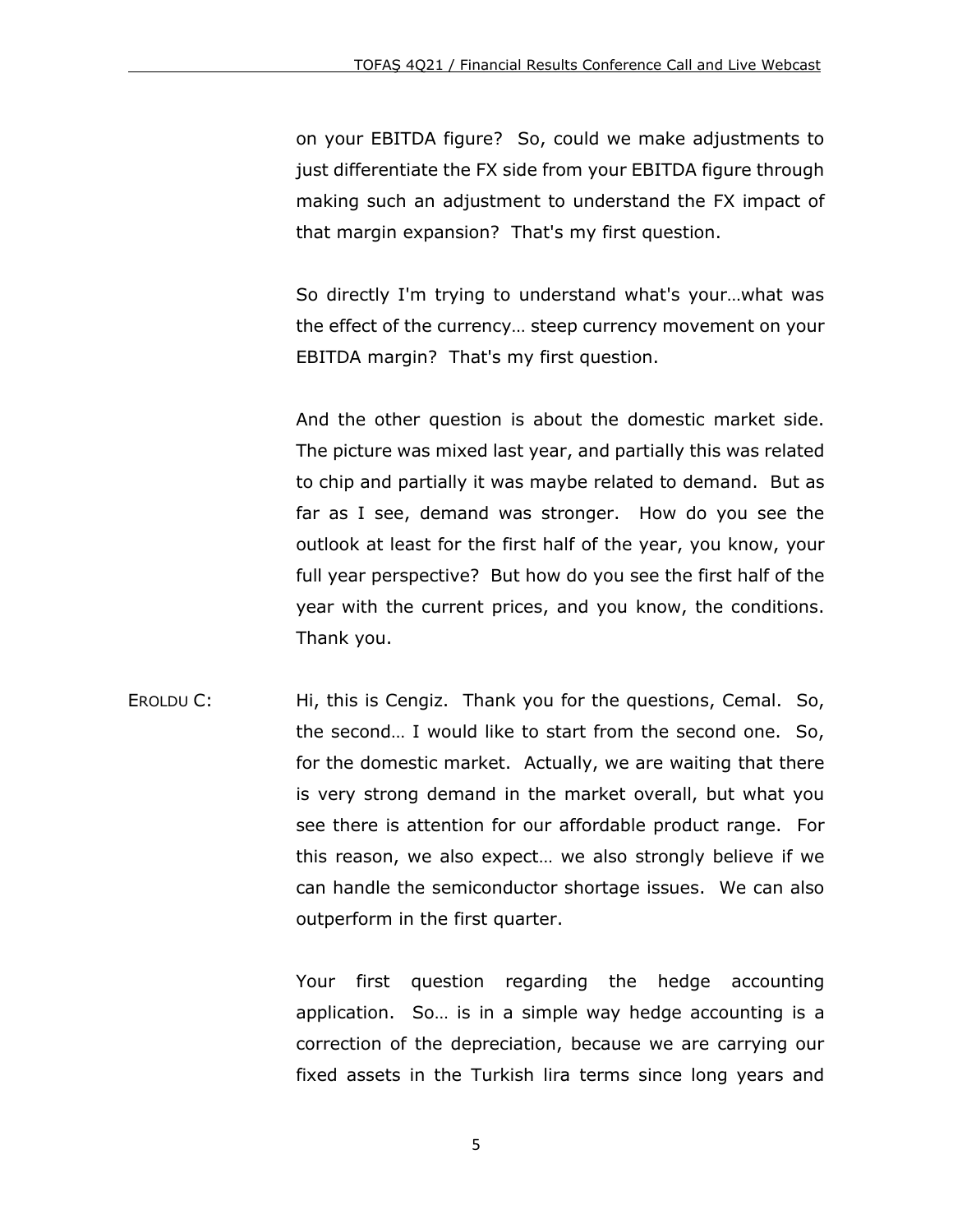there is a huge… they say difference between today euro and the 7, 8, 10 years before euro and we are making this kind of correction on the depreciation and what we are reflecting on our transfer prices with the mechanism of hedge accounting.

So, for this reason, we also in the past meetings always discussed that the EBITDA margin is not representative margin for the country due to the Turkish lira bookkeeping reality. So, I know it's a little bit complex issue, but I think this is the only explanation of what's happening.

- DEMIRTAS C: Maybe Cengiz, I'm trying to understand is, you know, in our minds always there is a sustainable EBITDA margin under normal conditions. So just, you know, as I see this very, very high numbers, I'm trying to understand, I mean, you gave some indication about the profit before tax, say the doubledigit, I understand that. So just I just want to, you know, be able to compare what could be the sustainable level for that, though, you said that you know, it shouldn't be a reference?
- EROLDU C: Because there is a 50% of devaluation in one week, because this is… this also created this week full of, let's say, fluctuation in our site between the OP and the PBT numbers, unfortunately had a material effect.
- DEMIRTAS C: Ok.
- EROLDU C: But it's important that the company has a strong PBT, a good double-digit, and as Fabrizio explained at the beginning, and this is also thanks to weak Turkish lira partially which is a temporary. So, for this reason, this kind of high PBT also is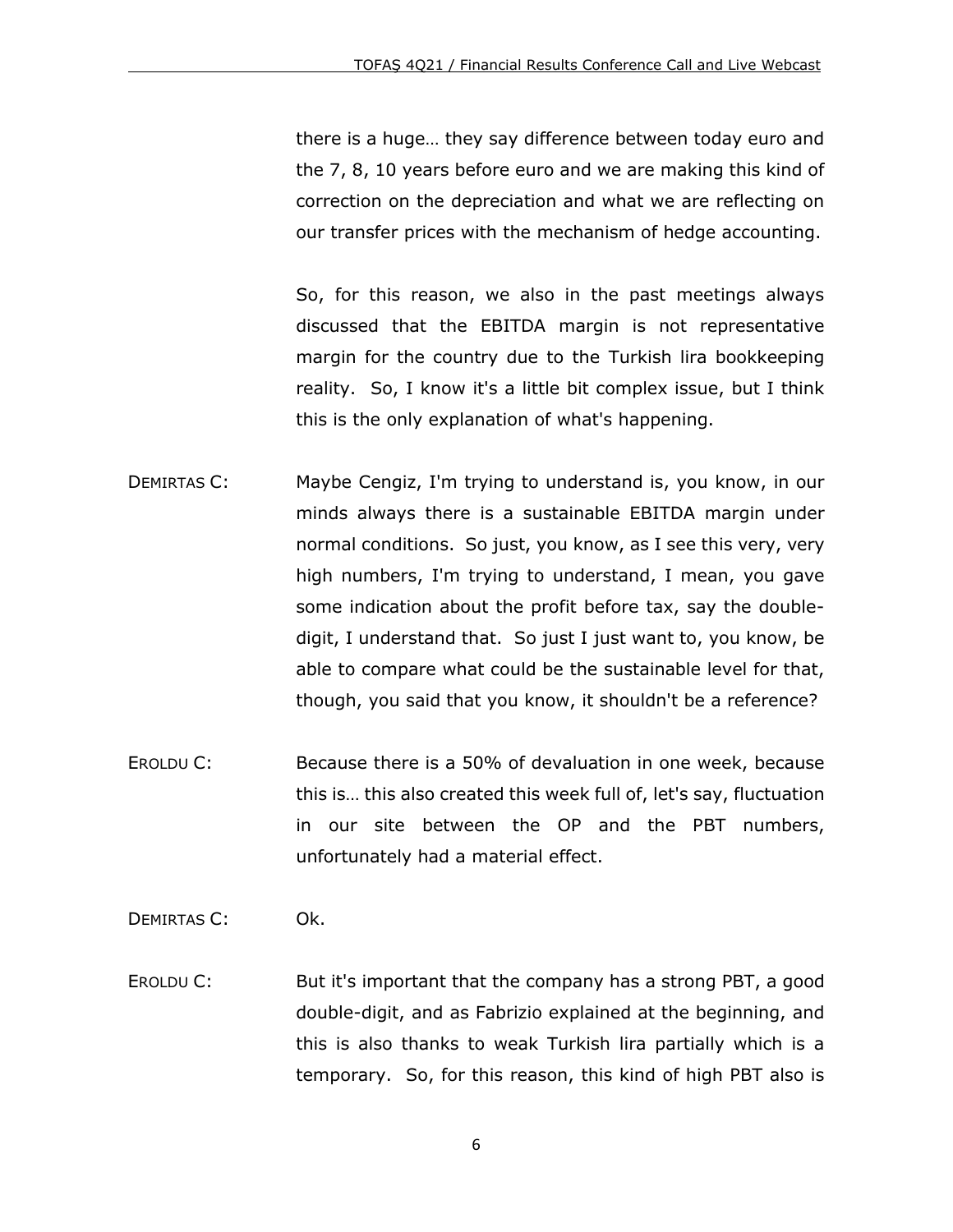not sustainable, but now as a management as Fabrizio said, we increase also our target to stay at the double-digit level. Thank you.

- DEMIRTAS C: Thank you and as a follow-up, Cengiz Bey, what was the first impression of the Stellantis team, you know, visiting Turkey, could you say… share any anecdotal issues that's surprising for them about your plan because when we… when I did go there, we are always impressed but I want to understand at least as an initial expression, could you share any you know critics or any feedback about your operations, just you know an anecdotal thing? Thank you.
- EROLDU C: I can say that also for them was a surprise when they understood the level of the plant, also Mr. Tavares underlined at different times also level of the energy and the commitment of people working on the lines.

So, I think it was a completely positive visit and also, we started to make the first benchmarks and there also we are seeing one of the best production center inside the Stellantis, mainly in the European area. So that's also good for us.

- DEMIRTAS C: Thank you.
- OPERATOR: The next question is from the line of Bespalov Vladimir with VTB Capital. Please go ahead.
- BESPALOV V: Hello, congratulations for good numbers and thank you for taking my question. I have a few. First will be media shortterm one. As far as I understand this stream in Turkish lira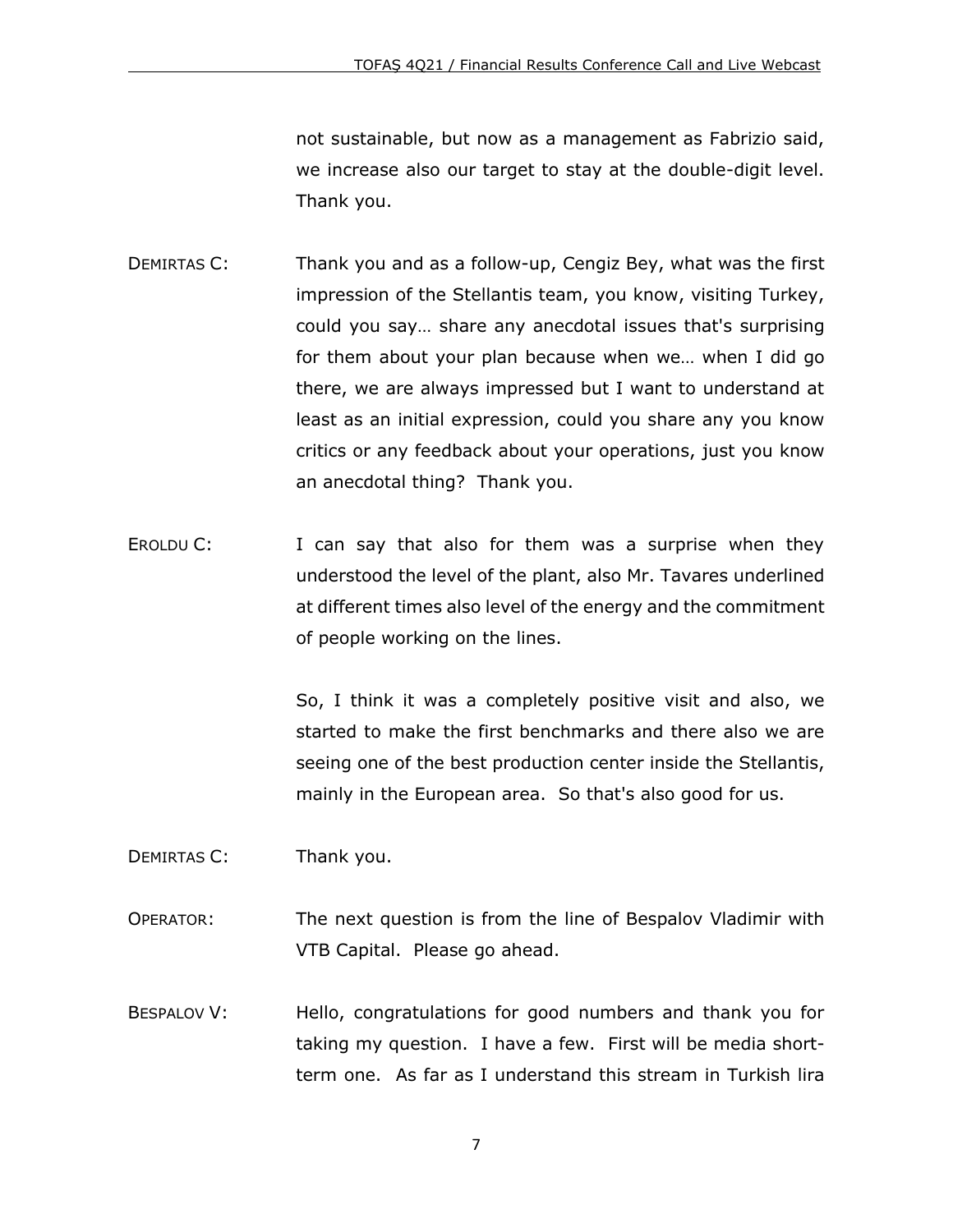volatility created I would tailwinds for your margins and in the fourth quarter of last year, but now, we have a different situation. So like probably, you had some costs in late 2021, but now the prices in Turkish lira terms on export markets share probably lower given that the lira appreciated, and I don't know how this works on the domestic market, maybe you could provide some color on that, so whether the prices in Turkish lira are lower on the domestic market as well.

So, can we face a situation when for example in the first quarter of this year what helped you to increase margins in the fourth quarter? Well, act in I would say reverse direction and put some pressure on margins like with some costs being higher and revenues and prices are lower in Turkish lira terms. This is the first question.

The second question is, I looked at this phrase in your presentation that Tofaş is well positioned to serve multiple brands of Stellantis, so maybe you could provide some color on that, what kind of multiple brands you are talking about? And are we… should we expect some changes in the model range and things like this.

And the third question is on Doblo and this project and we discussed many times in the past that you need about one year to one year and half to launch the next generation version of a product. So, the current contract, as far as I understand, expires in 2022. So now, we have like less than 12 months. So, if that's, okay, could you update how you see this project and whether there will be another change of the deadline of the timeline or whatever? Thank you.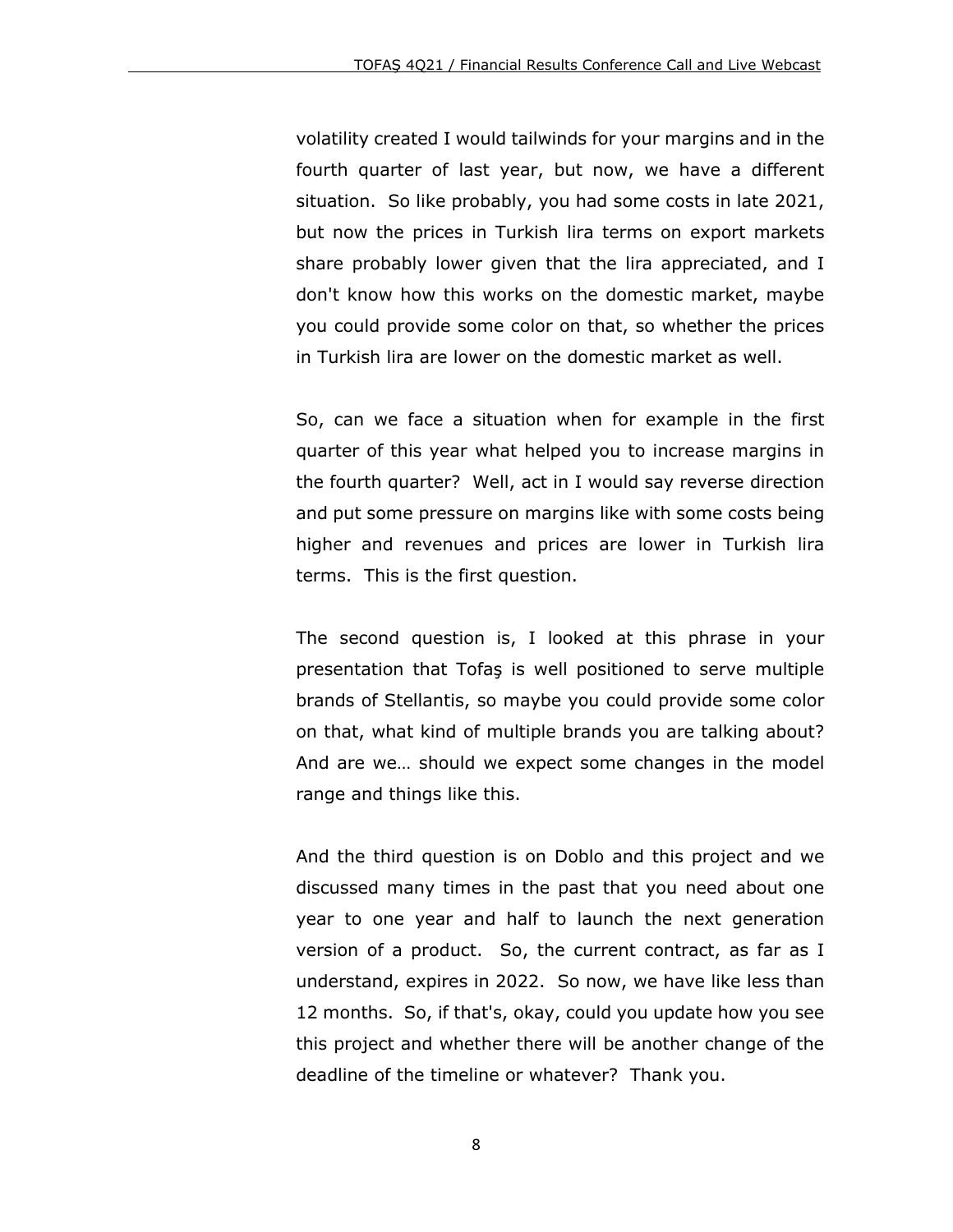EROLDU C: Okay. Hello Vladimir. Let me start from the second. First of all, you mentioned Doblo, no final decision has been taken. So, when we say we are working on multiple scenario means that on the table now there are different solutions, different solutions and different brands under investigation. The good things for us is that in every scenario, we carry on.

> The target is to saturate the production in Bursa and there is the objective of Stellantis to exploit the cost advantage in Turkey. So, from this point of view, all the scenario that I confirm, multiple brands meet that. In the future, you will see not only Fiat produced in Bursa but other brands.

> But in every scenario, the target is to use the competitive cost advantage in Bursa and to saturate the plant. So, this is the first message.

> At this stage, we are not in condition to share the product plan. What I can say is that our target is to approve all the future projects within this year and most probably the first products will be approved in the first semester or maybe before. This could be the good news for all of us. This is what we can share in this moment. So, I confirm that is a multibrand project. I confirm that the approval will become… within this year will be finalized and most probably the first step will be in first semester or might be before.

> This is for. Okay, for the… first your question, if we can see the reverse effect of the fourth quarter in the first quarter 2022? I believe not but let me explain a bit. So first of all, for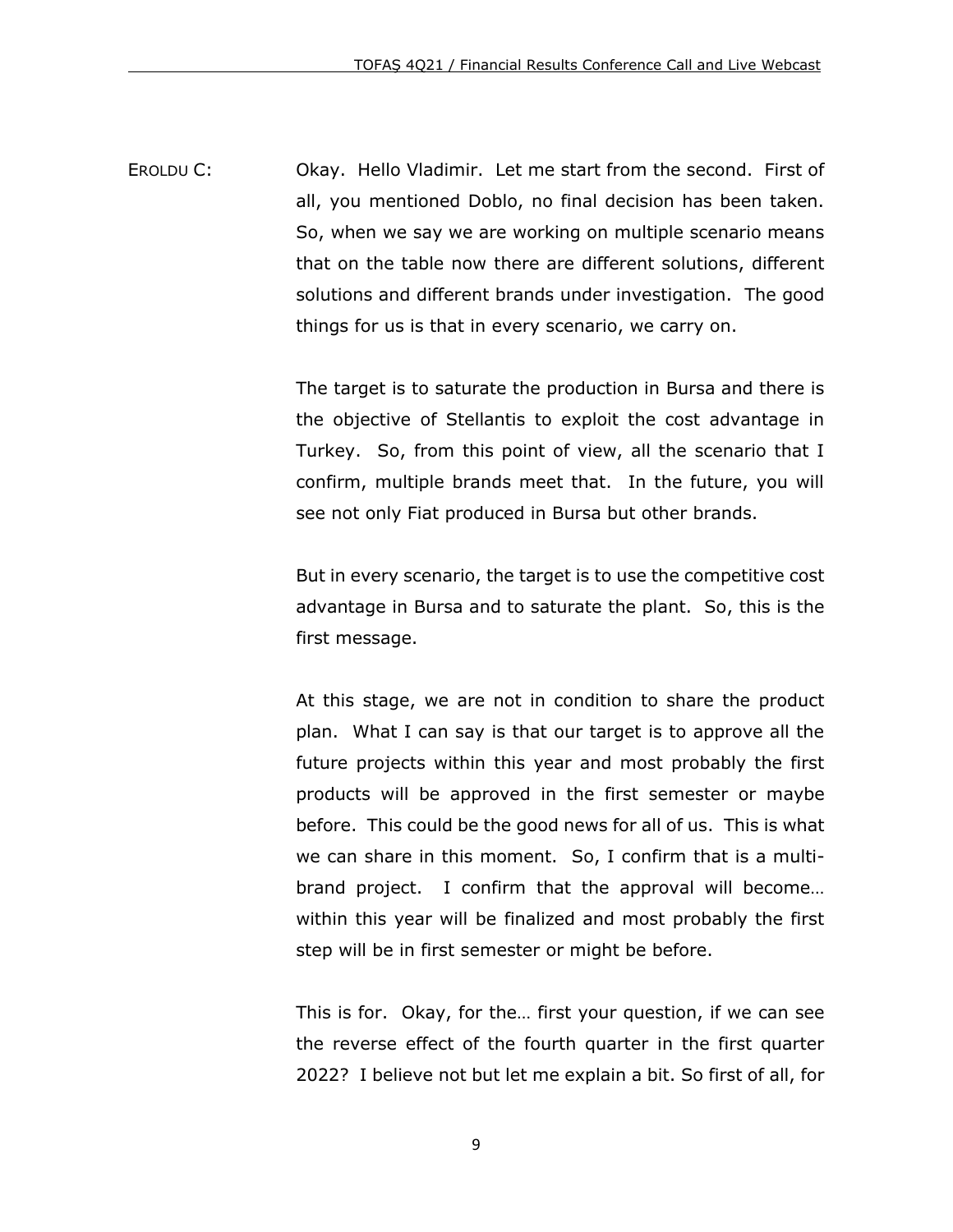export you know, our model is a cost plus, so we don't have the risk to have let me say… we don't have the risk not to charge to the customer some costs whatever is the cost, if the cost is commodity, if the cost is coming from the fluctuation of the currency.

When it come to the local as well everything depends… from us, let me say, because we are able to adjust, let me say our position… pricing position every month.

So, for us independently if the currency or the cost is going up and down, we follow the evolution of the cost in order to protect our profitability. So, all in all, I don't expect any reverse effect if this is your doubts. I don't know if I answered your question, but I confirm that double-digit is now our new target for the year, and we will try to achieve this target from the very beginning of the year. So…

- BESPALOV V: Thank you very much, very clear.
- OPERATOR: The next question is from the line of Kılıçkıran Hanzade with JP Morgan. Please go ahead.
- KILIÇKIRAN H: Thank you. I do apologize, but I just want to clarify again around say PBT margin guidance. I want to just understand if I am on the right track. So, when we look at your quarterly PBT margin evolution, the first half observed something around 200 bps expansion and in the second half, particularly in the fourth quarter, there was a substantial expansion, which I presume the currency move has positive impact.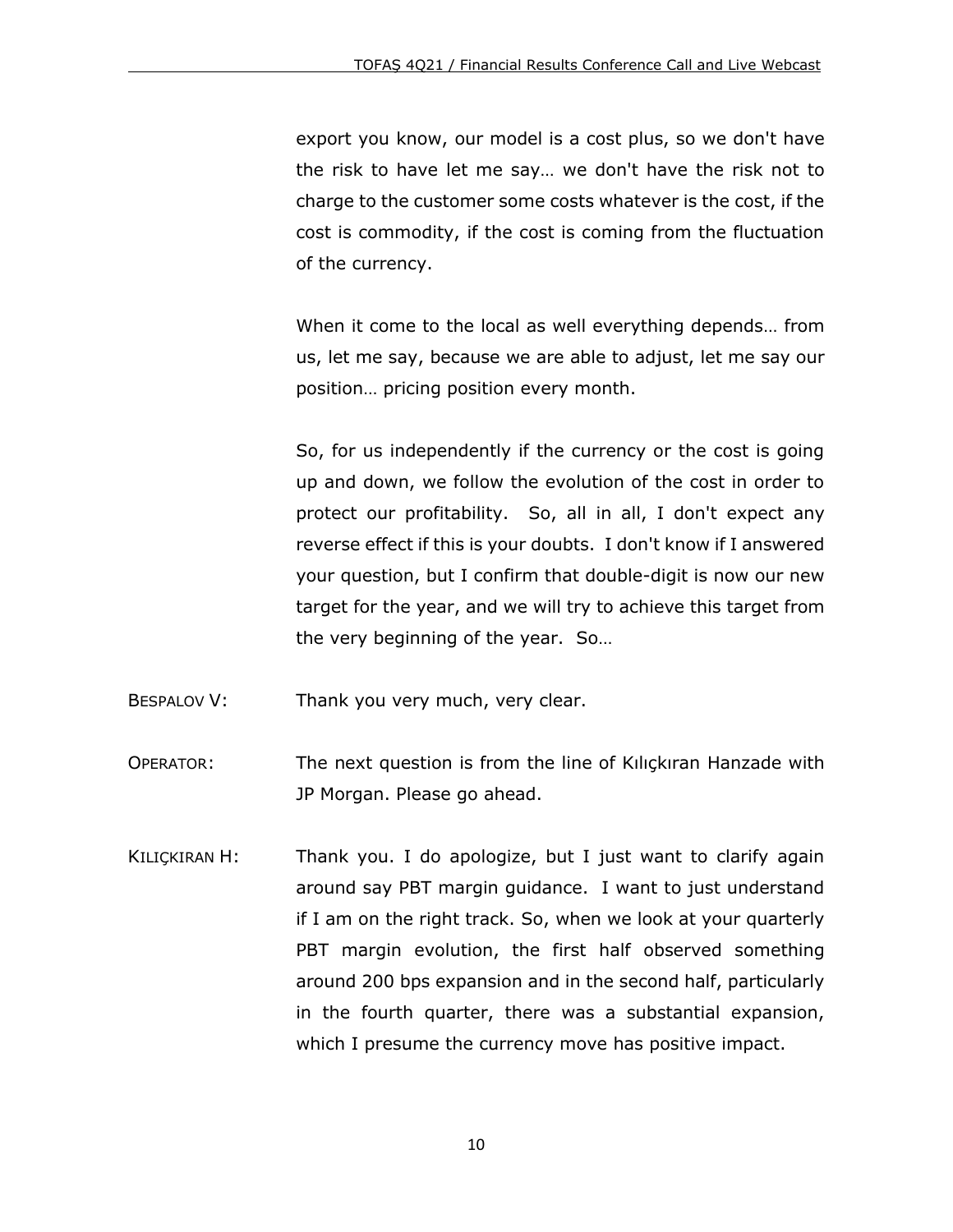So, is it, I mean, for the full year you have around 400 bps expansion? So, is it reasonable to assume that that permanent cost savings achieved so far has something around 200 bps addition to your PBT margin, because I think first half is a bit more reasonable period to, I mean, analyze the data, because there was a much, I mean, demand weakness and also there wasn't much currency moves in the first half?

RENZI F: Okay. Hello Hanzade. Okay, I believe that we are at the same page because I mentioned that the target now is 2-digit, and our previous guidance was 8. You remember last year we improved from 7 to 8. So, basically, what I said before means that the increase we are seeing in 2021 is 4% we can consider that 2% is something that will be permanent and stable.

> So, I confirm what you, let me say, what you said. And so, we are in line with your understanding. So, 2% is what we gain in terms of performance if you want.

- KILIÇKIRAN H Okay, thank you very much. And the second question, I know this is not affecting the PBT, but it is important from our side on modeling, because we have to put some EBITDA. I mean, how much unit production cost increase do you expect in 2022, assuming that there won't be much more supply issues, I mean, maybe you did something on the budget?
- AĞYÜZ M: Hanzade, this is Mehmet. Yes, there will be some increase from the higher commodity prices which the full impact will be more visible this year, and there will be some increase, but as a fixed-percentage mark-up cost-plus exporter, the higher the cost, the higher EBITDA generation capability of the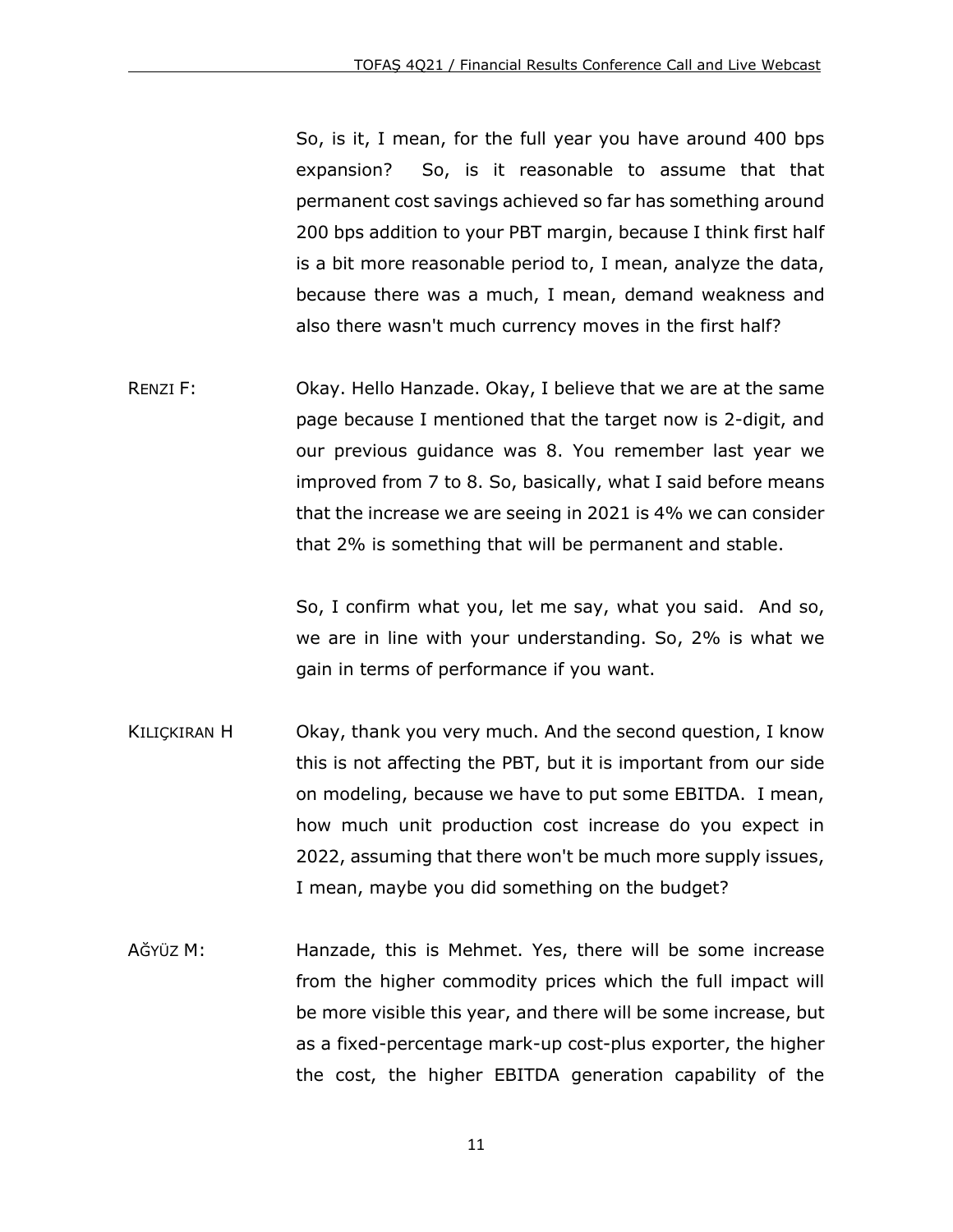company in export business. In domestic market, the cost increases will continue to be reflected to our prices.

- KILIÇKIRAN H: Alright. Okay. Thank you very much.
- AĞYÜZ M: Sure.
- OPERATOR: The next question is a follow up question from the line of Bespalov Vladimir with VTB Capital. Please go ahead.
- BESPALOV V: Thank you for taking my follow up question. It's quite specific one, you mentioned that Tofaş would be a software development center for Stellantis. So, my question is, there is a huge competition for talent and like there is a shortage of software engineers.

So, how you handle this issue and are there enough software engineers available to service such a software development center? Thank you.

RENZI R: Thank you for the question. This is really one of the toughest issues, but we are increasing our collaboration with the… with couple of universities… important universities in Turkey in order to have the better internship and after the recruitment. So, we would invest much on this kind of relation in order to find the right talents also in right quantity, you know, because also we have the ambitions in order to increase the software capacity in Turkey and we see an opportunity there.

> But, of course, it's not easy. Your question is also is a correct question, but we are aware, and we are working as I said,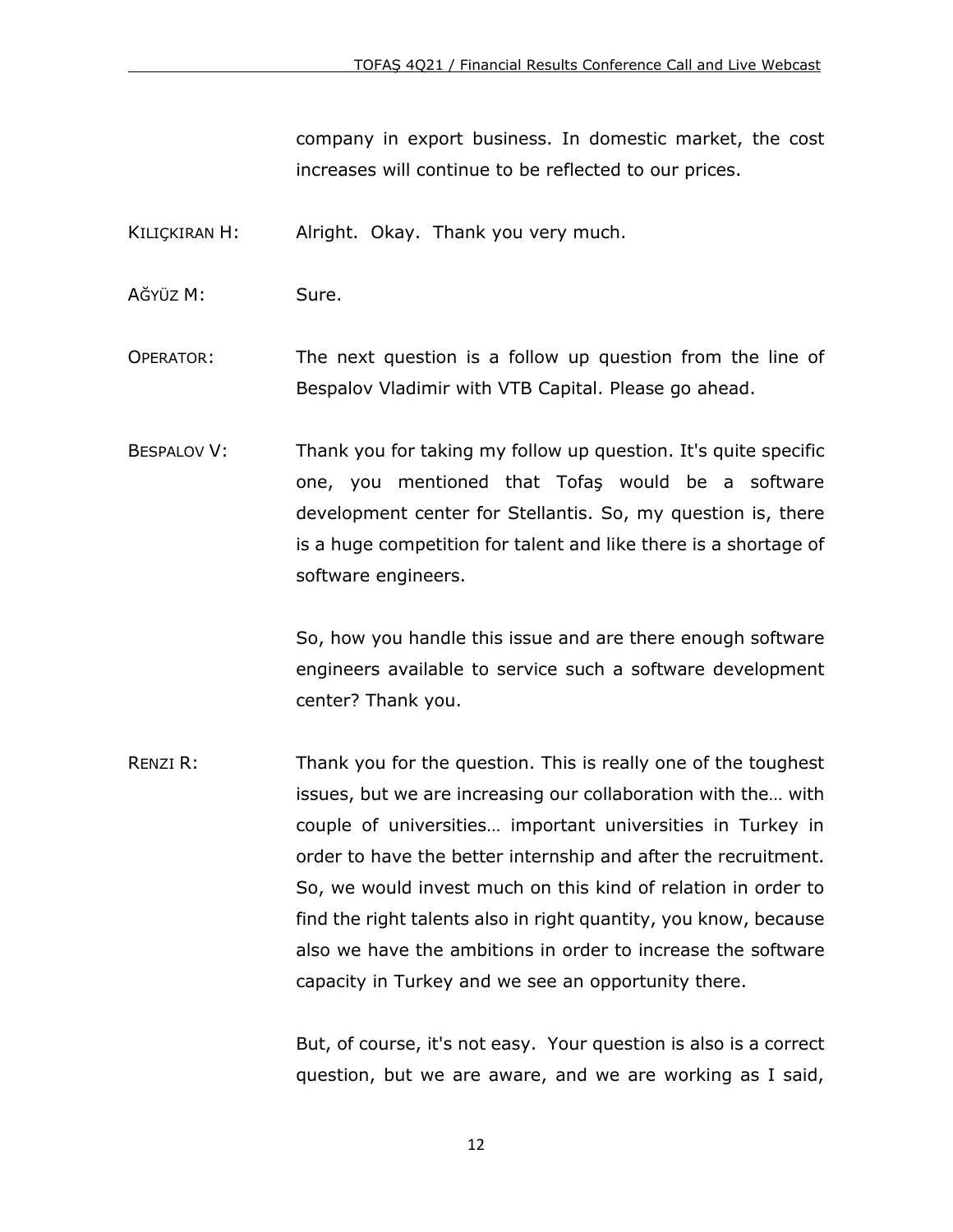with couple of universities in order to increase their internship programs and recruitments from them. Thank you.

- BESPALOV V: Thank you very much.
- OPERATOR: There are no further audio questions at this time. And we will now move to our webcast questions. Our first webcast question is from Mehmet Mumcu with Oyak Securities and I quote:

"Congratulations for the laudable 2021 results. I was just wondering, how do you build your Take or Pay receivables when invoicing receivables arising from Take or Pay agreement, are they invoiced at the end of the period as bulk. If so, how much do you think the one-off impact of this situation on gross profitability is since the euro to Turkish lira rate, is at its ATH at this year's billing date?"

AĞYÜZ M: Hi, this is Mehmet, again. Thank you for the question. We are… how we account take or pay on our financials is that we go with the accruals throughout the year. We are billing at certain periods for the Take or Pay throughout the year. But we know how much we will be generating at the beginning of the year because of our Take or Pay contracts. So, we apply accruals on a quarterly basis. As a result, the level of the currency at certain period doesn't have much of an impact on our financials.

> If you are referring to the question about, when do you bill, and when do you receive the cash, if there is any currency movement between those two; either devaluation or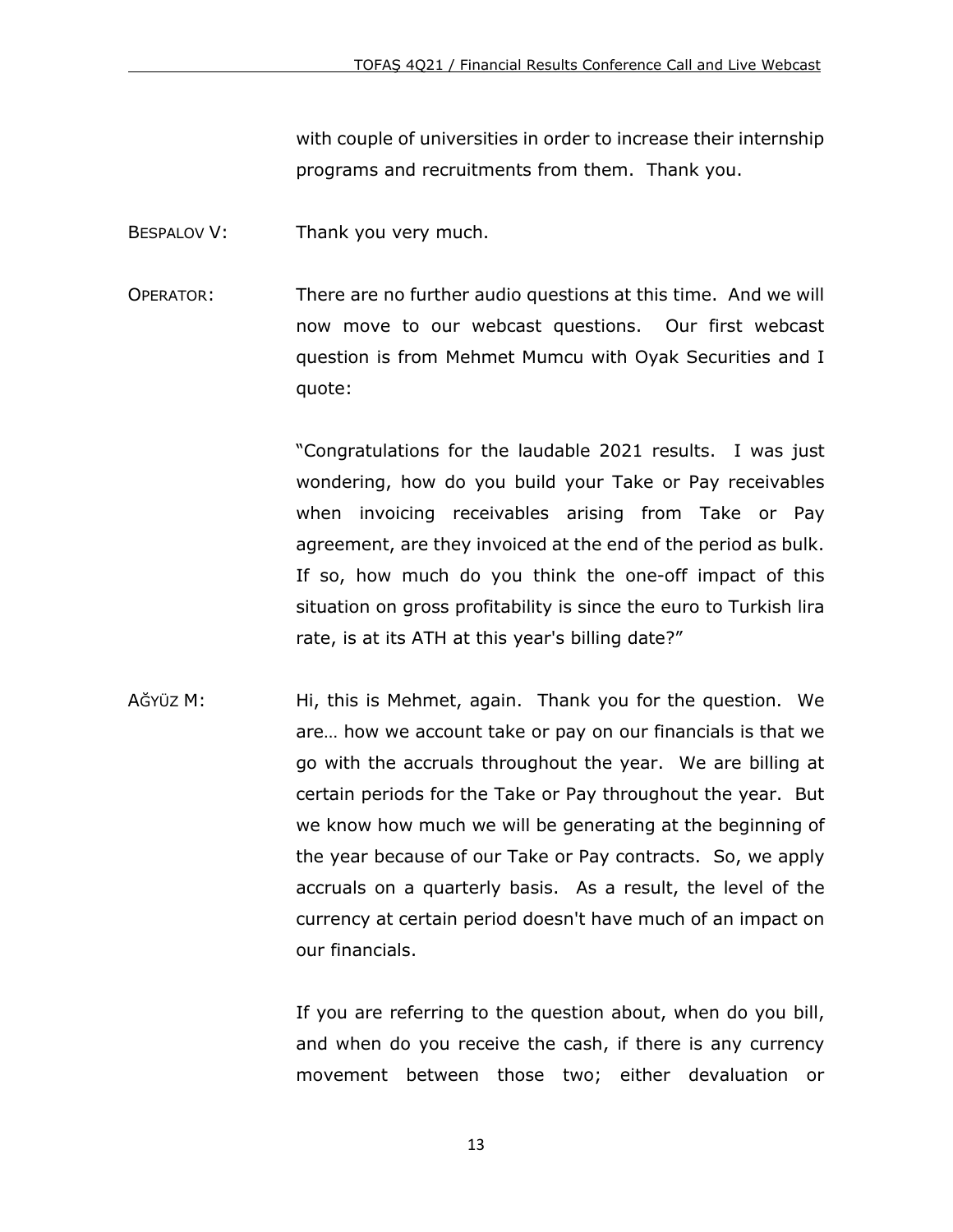appreciation, it will be recorded under other income as FX income or FX loss. So, it doesn't impact our EBITDA that we report on operational level.

OPERATOR: The next question is a follow up question from Mehmet Mumcu with Oyak Securities and I quote:

> "We see that your working capital requirement is growing compared to pre-pandemic level. In this regard, what will be your inventory policy for the upcoming quarters? Please give some color both for under the situation of semi-conductor shortage and under normal circumstances?"

AĞYÜZ M: Thank you for the question, again. As you know, we have been operating with a very limited working capital, of which last year due to COVID was distorted slightly. And, of course, we maintain our policy to remain neutral to close to zero on working capital management, external conditions can cause some deviation from this from time to time.

> But, nevertheless, you know, if you are referring to the specific inventory level, it is dependent on the… the situation in the market like availability. So, we have been running with the limited availability, but due to sharp depreciation of TL in December, there is obvious currency impact on our inventory. So, rather than going into those in a detail, but on a normalized level you should assume we stick to our policy to maintain our net working capital at relatively very low levels.

OPERATOR: The next question is from Alper Özdemir with Azimut and I quote: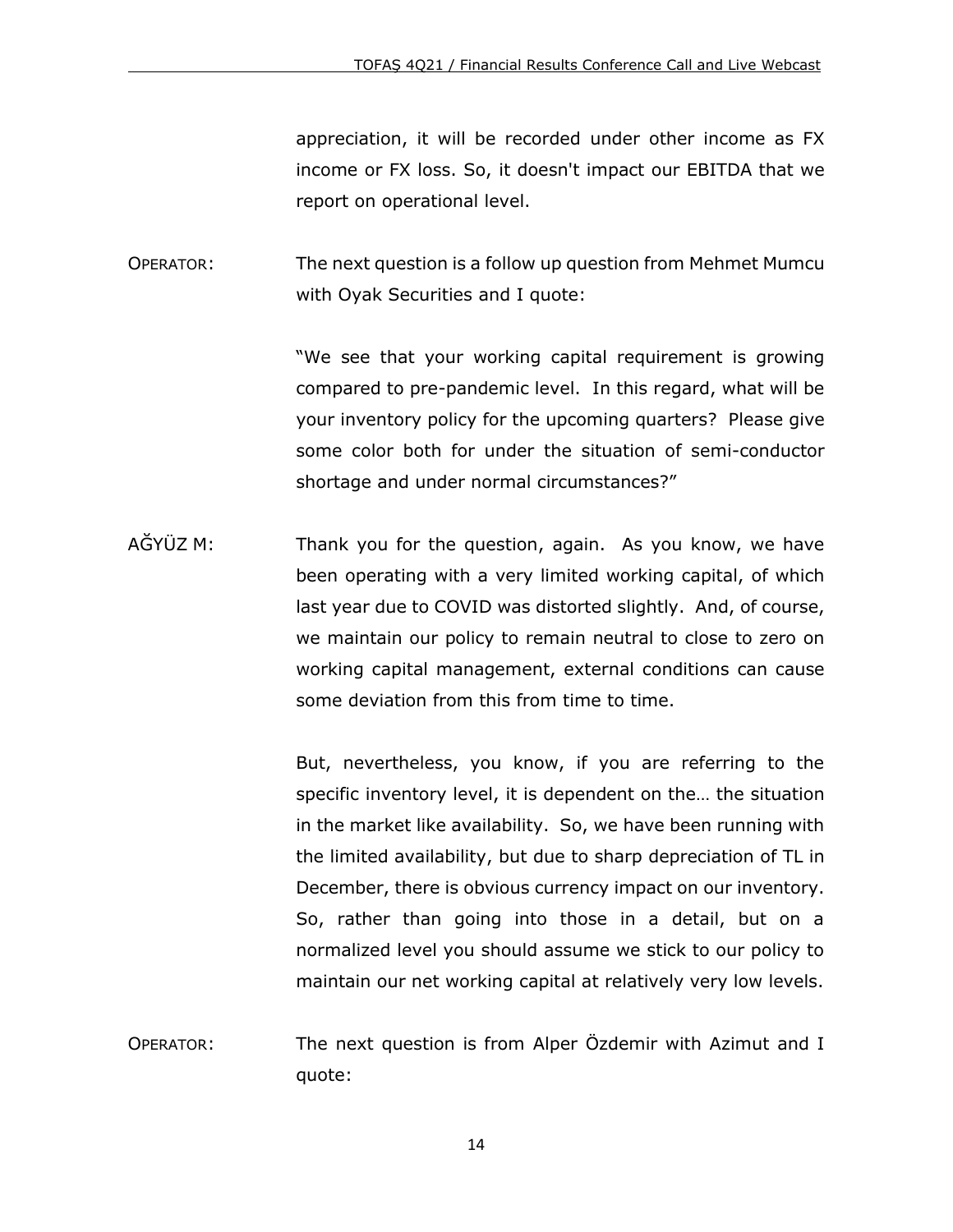"Hi, should we expect a similar dividend payout proposal to the board versus last year considering a flat CAPEX target and improved leverage position? Thank you."

- AĞYÜZ M: Thank you for the question. Yes, it is technically reasonable to expect a similar payout given the robust free cash flow generation and probably the CAPEX cycle will likely mainly begin next year. So, this year we are in a quite comfortable position to be able to propose a similar payout, but of course it's up to shareholders to decide.
- OPERATOR: The next question webcast question is from Alper Özdemir with Azimut:

"Hi, should we expect a similar dividend payout proposal to the board versus last year considering a flat CAPEX target and then improved leverage position? Thank you."

AĞYÜZ M: I think we answered this question. Next please?

OPERATOR: Next one is from Burak Salman with Degerler and I quote:

"Hello and thank you for the presentation. Could you give us some color on payout ratio from our 2021 earnings? Please."

- AĞYÜZ M: Yes, this has been addressed as well. Any other question?
- OPERATOR: There are no further audio or webcast questions at this time. I will now turn the conference over to Mr. Renzi for any closing comments. Thank you.